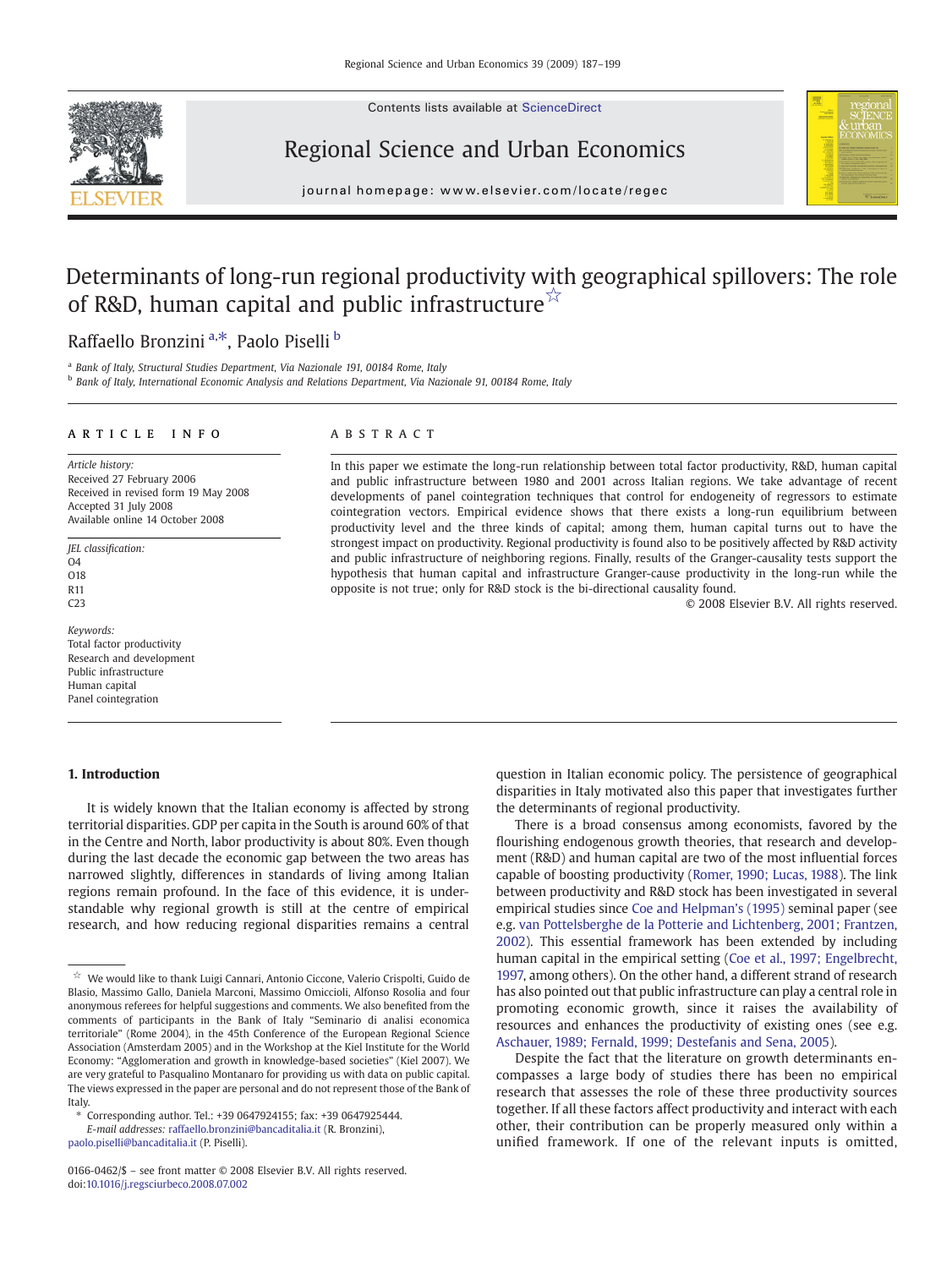estimations of elasticity of the other factors are bound to be biased ([Frantzen, 2000](#page--1-0)).

In this paper we try to fill this gap. We assess the role of the technological knowledge, as measured by the stock of R&D capital, the human capital, and the stock of public infrastructure, in enhancing the Total Factor Productivity (TFP) of Italian regions over the period 1980– 2001. Our contribution to empirical literature on regional growth lies also in the investigation of geographical spillovers. Given the small scale of our territorial units we consider the interplays among regions potentially relevant, thus we test whether, and to what extent, the factors enhancing productivity in one region can also affect the productivity in the neighboring regions. We hope that our analysis, ranking the forces according to their relative importance in driving regional productivity, can provide some useful insights to design regional policies attempting to narrow territorial gaps.

Unlike the majority of empirical models, we focus on the level of the variables instead of on growth rates. As [Hall and Jones \(1999\)](#page--1-0) have argued, the investigation of the level may be a more natural research question since differences in the level of productivity or income reflect differences in welfare, and growth rates are studied only for their effect on the level of variables. In addition, by estimating models in growth rates information on the relationships between the levels of the variables are lost. However, the estimation of a model in which the variables are in level poses the well-known problem of spurious regression if the variables are I(1) and are not cointegrated. We handle this question by taking advantage of the recent panel cointegration techniques, that allow us to explore long-run relations controlling for omitted or unobservable factors through time and regional fixed effects. Moreover, as [Temple \(1999\)](#page--1-0) pointed out, endogeneity of the regressors and reverse causality can bias the results of the econometric estimates of growth models such as ours. In order to deal with these issues we use an appropriate estimator that controls for endogeneity of the regressors as well as for autocorrelation of the error term ([Pedroni, 1996, 2000](#page--1-0)). Next, we carry out Granger-causality tests in the error correction models to verify both the long and the short-run causality.

With respect to the majority of similar works based on panels of countries, this paper takes advantage of the sub-national perspective that reduces the weakness of cross-country analyses, plagued by the scant cross-country comparability of data on education systems, R&D expenditures and infrastructure.

Results show that there exists a long-run equilibrium between the productivity level and the three kinds of capital; among them, human capital turns out to have the strongest impact on TFP. Regional productivity is found to be positively affected also by R&D activity and the public infrastructure of neighboring regions. Finally, results of the Granger-causality tests support the hypothesis that human capital and public capital cause productivity in the long runwhile the opposite is not true; only for R&D capital stock is the bi-directional causality found.

The remainder of the paper is organized as follows. In the second section we discuss the theoretical background and the related empirical literature. In the third and fourth sections we present the empirical model and the econometric strategy. The results of the econometric exercises are reported in section five, while some extensions, together with the robustness checks and some summarizing remarks, are discussed in the final two sections.

### 2. Theoretical framework and related literature

### 2.1. R&D, human capital and productivity

Influential developments in theoretical endogenous growth models have emphasized the key role of R&D efforts in driving technical progress and productivity ([Romer 1990; Grossman and Helpman, 1991](#page--1-0)). The rationale is that technological knowledge, created and accumulated through R&D activity, enhances the production and diffusion of innovations, and then promotes productivity growth. A vast literature spurred by the work of [Coe and Helpman \(1995\)](#page--1-0), mostly focused on cross-country data, has empirically demonstrated the positive impact of R&D on productivity; see among others: [Coe et al. \(1997\)](#page--1-0), [Xu and Wang](#page--1-0) [\(1999\)](#page--1-0), [van Pottelsberghe de la Potterie and Lichtenberg \(2001\),](#page--1-0) [Frantzen \(2002\)](#page--1-0).

In this paper we transpose this theoretical approach to a regional context. It is worth noting that using a regional setting is not simply a change of geographical scale. By testing if regional R&D is important to explain regional growth we are implicitly assuming that technological knowledge has a localized scope. We consider this a plausible hypothesis. Proximity can encourage the circulation of ideas and the transmission of information and learning, thanks to face-to-face contacts and social interaction. Moreover, the role of proximity becomes crucial when the knowledge is tacit and so non-codifiable. A wide range of theoretical and empirical studies on localized learning have demonstrated that geographical proximity matters in transmitting knowledge (for a review see: [Audretsch and Feldman, 2005](#page--1-0)). In this paper we share the same view. We assume knowledge has a regional dimension and, to take account of potential spatial (interregional) spillovers, we also assess whether regional productivity is affected by knowledge accumulated in proximate regions, assuming that the greater the distance between regions, the smaller the spillovers will be. From the policy view this has an important policy implication. If learning has a localized scope, the location of public or private research centers will impact on local development. On the other hand, if geographical spillovers have a substantial role the benefits of investment in R&D will spread across regions and the choice of location of R&D activities will have only a marginal influence on regional disparities. Therefore, policy-makers should take this aspect into account in designing regional development policies.

Another primary source of economic growth emphasized by the literature is human capital (see e.g. [Lucas, 1988; Stokey, 1991](#page--1-0)). It is argued that the level of education drives growth because it increases the ability to adapt and implement existing technology or to create new technologies. Subsequent theoretical analyses have emphasized the strategic complementarities between human capital and R&D activities. [Redding \(1996\),](#page--1-0) for instance, builds a model in which investment in human capital made by workers and R&D efforts made by firms are complementary and interdependent, so that they jointly determine the growth equilibrium. In this vein, several empirical papers have placed human capital next to R&D as an explanatory variable of productivity, to avoid omitted variables bias and to measure its impact on growth (see [Coe et al., 1997; Engelbrecht, 1997, 2002; Xu and Wang, 1999; Frantzen,](#page--1-0) [2000; Crispolti and Marconi, 2005](#page--1-0), among others). We follow this stream of research and assume that human capital is an additional factor able to affect regional total factor productivity.<sup>1</sup>

### 2.2. Public infrastructure and productivity

Economists and policy-makers have pointed to public sector infrastructure as a fundamental element in the strategy of regional development policies. They claim that infrastructure provides valuable facilities to private sectors, increasing the availability of resources and contemporaneously improving the productivity of existing ones ([Munnell, 1992](#page--1-0)). For example, the construction of a new highway can reduce transport costs by lowering shipping times and the use of vehicles; similar arguments apply also to water systems, electricity or other public capital goods. Public capital may also affect growth indirectly, since by raising the rate of return to private capital it can stimulate private investment expenditure. Theoretical models that describe the productivity-infrastructure link include [Arrow and Kurtz](#page--1-0)

 $1$  An alternative way to take human capital into account would be to consider it as an augmenting factor of labor productivity, as in [Bils and Klenow \(2000\)](#page--1-0). We test for this specification in the robustness section.